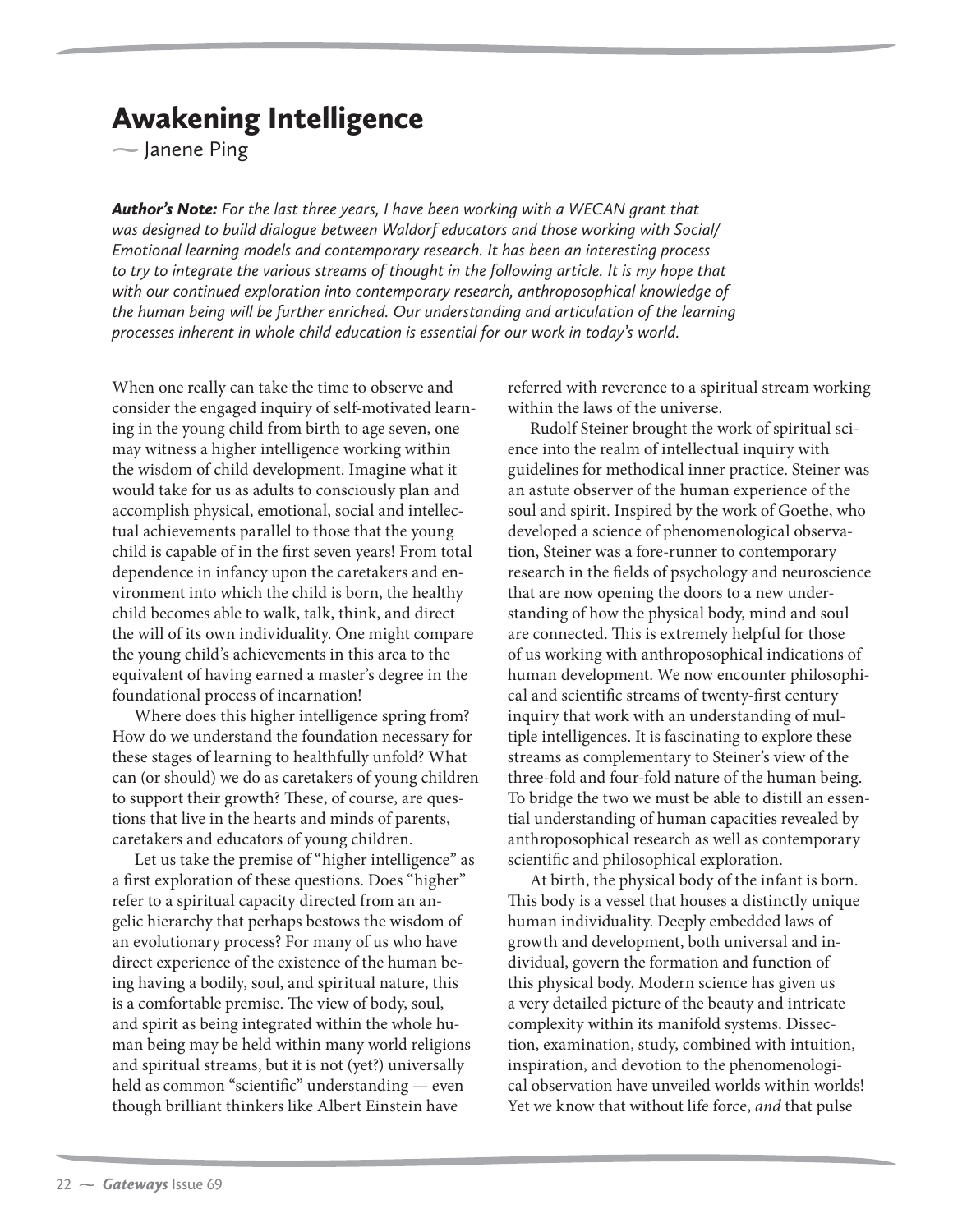of light that sparks the beating of the heart, the individuality cannot live within the body, no matter how beautiful or loved it is.

What is this life force and its accompanying energy of vitality or illness that surges through all living things? In answer one can picture the etheric body moving within the stream of time and space. The etheric works within life processes with rhythm and repetition and resulting relational patterns. It informs the intelligence of immunity that governs the health of an individuality. It influences the habit body and the child's ability to "feel at home" — or not, in the physical body. Within Waldorf early childhood education the teacher works strongly with an understanding of this etheric stream as the foundation upon which healthy development and intelligence rests.

In her exploration of Truth and Health, Dr. Michaela Glöckler quotes from the German magazine Stern, "For centuries the body and the soul of the human being were seen as separate, independent units. It is now established that they are closely connected. The body is healthier when the soul is doing well. By way of neurotransmitters as chemical messengers the mind-soul disposition of the human being influences (health)." Dr. Glöckler then points to documentation of the psycho-neuro-immunological research that reveals the integrated relationship of emotional, ethical, and immunological intelligences that live and work within the human individuality. The term mind-soul is key in our modern inquiry of understanding both the astral and the ego body. In identifying the capacities of each, we realize that both are integrated within our conscious experience of self. In one exploration, the definition of mindsoul is: the subjective, first-person experience of identification of awareness and meaning.

When we expand our understanding of intelligence — the ability to acquire and apply knowledge and skills — we can come closer to the truth of what all education must embrace if it is to responsibly serve human development and evolution. Waldorf education has been striving to serve multiple and interrelated intelligences of thinking, feeling, and willing for almost a century now. To understand any intelligence we must bring focused attention to its revelatory manifestation. This attentional focus can be channeled in many ways: observation, study, comparative conversation, research techniques, reflection, and also with capacities of imagination, inspiration, and intuition. We may look at various intelligences of skill and knowing in singularly defining terms, yet we must keep in mind their complex and interrelated realities.

Within thinking there is an intellectual intelligence that utilizes rational logic. Often intellectual intelligence emphasizes premises and laws that are measured by factual evidence. Emotional Intelligence lives in the feeling life of the human being — with the understanding that the physical body and the mind both influence, and are influenced by, the emotional experience within. Feeling life is individual and subjective, but it is also relational, as it influences, and is influenced by, others. The interdependence of individuals within any social context (when two or more are gathered) requires the knowledge and skills of Social Intelligence. Willing can be defined as the intelligence of the "locus of control" or the individual's ability to channel motivational capacities and forces towards the achievement of a goal.

Through multiple intelligences we can explore other ways of knowing:

- Kinetic Intelligence is related to movement, dominance and coordination, and utilizes both early developmental reflexes and autonomously directed motor skill.
- Sensory Intelligence enables us to cognize ourselves and the world through attention to sensory experience.
- $\bullet$  Creative Intelligence is the capacity to manifest new thought, structure or form.
- Instinctual Intelligence informs a subconscious and contextual interaction with the world upon which survival depends.
- Immunological Intelligence is inherent in the body's ability to maintain health.
- Ethical Intelligence could be said to be that which discerns between what is morally right or wrong.
- Mystical Intelligence relates to a reciprocal connection between the soul and that which is mysterious within and beyond ourselves and spiritual in orientation.

These intelligences inextricably weave together our understanding of ourselves, each other, life, and the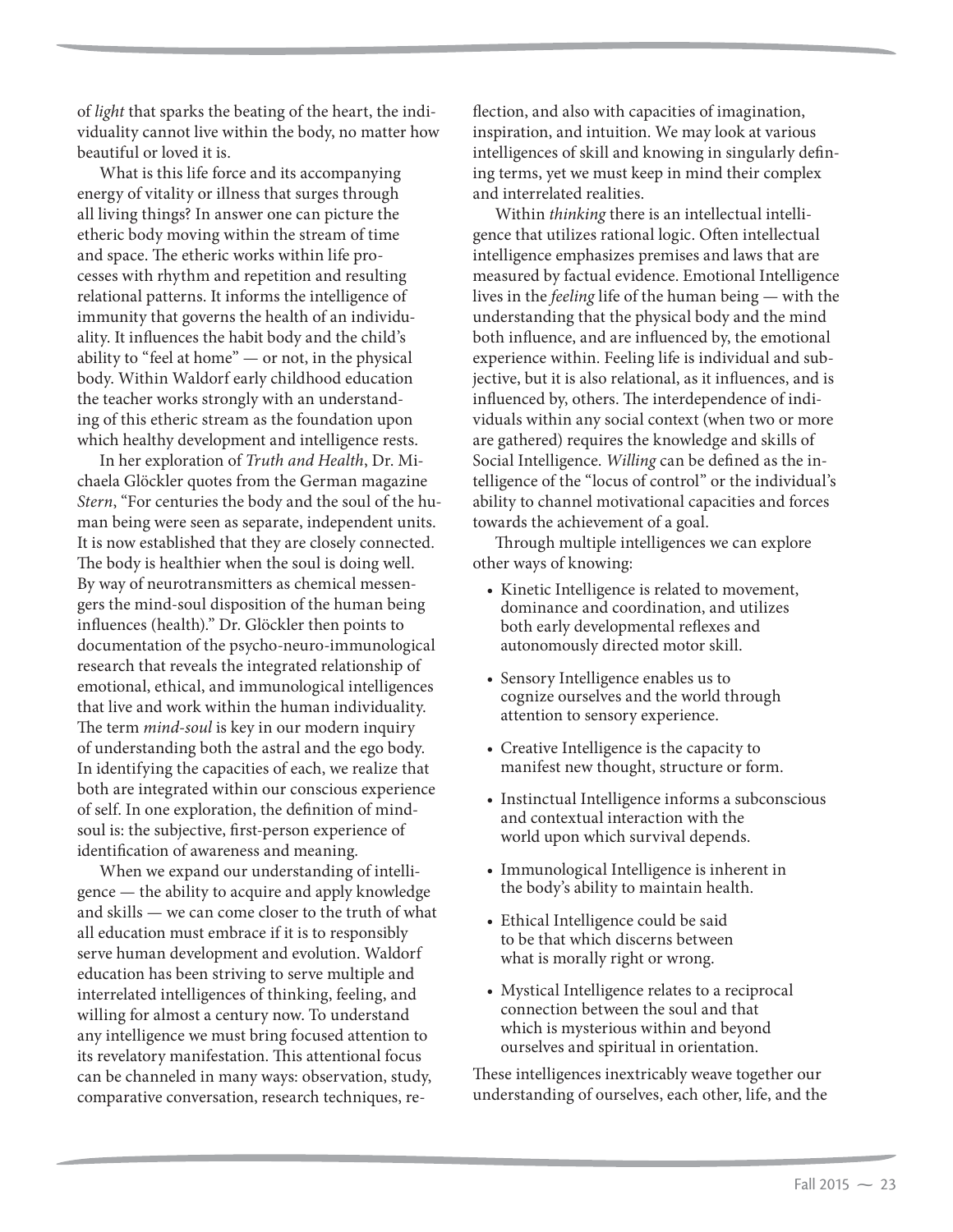universe. Each individual's "IQ" varies in ability level for skill and understanding within them. Some intelligences touch upon cognitive thinking within the right or left hemisphere of the brain. Some intelligences are deeply embedded in the subconscious or rest within our inherited physical body. Some intelligences live outside of our individuality, yet we can still access an understanding of them through focused attention that requires discipline and practice. When we achieve this, dualistic definitions of "self" and "other" disappear and our understanding unites with a universal or more spiritual intelligence that informs all of creation.

When we look back upon the engaged inquiry of self-motivated learning of the young child, we can observe that healthy children learn through the intelligences that surround and work within them — and in the first three years these are not yet intellectual. By observing young children, we witness that other primary intelligences form a foundation for the emergent intellect. Mystical intelligence is perhaps the first — it is present in the newborn's gaze. It lives in the trust the infant has for her mother or caregiver. Instinctual, kinetic, and sensory intelligences are also foundational in the process of incarnation.

In the next three years of life, from the third to the sixth year, we can learn about the child by observing the universal capacity for play. In this realm, we can identify that the learning process is engaging creative intelligence, as well as emotional and social intelligences. Through play the "being-ness" or archetype of things is explored. A stick can reflect the branching out of a tree, or the stick can be transformed with unlimited potential into other "things." In play, the child learns capacities for communication, collaboration and cooperation. The young child "digests" life experience through its imitation and recreation. Dramatic play explores feelings born from familial roles or social relationships. Play can also be a healthy way for children to create situations for the therapeutic "working through" of life experiences. The research of neurobiology has identified how instinctual intelligence, upon which survival depends, works within neurological patterns that reflect safety and comfort or danger and fear. These are foundational patterns that inform our emotional and social intelligence. Rhythm and repetition of safe, healthy life experience builds capacity for security and resilience. Trauma disrupts this capacity and creates

patterns of "fight or flight" that can repeat themselves when relational stress or anxiety is experienced. By being able to re-create safe situations in which that initial trigger of stress or anxiety can be healthfully integrated, capacities for resilience are developed. This, of course, requires the conscious supervision of an experienced therapist, teacher or parent.

Childhood is a time when foundational intelligences are key developmental motivators. Curiosity to explore the world through true sensory experience is natural. The need to move and tumble, climb and balance, roll and swing is essential! Transformation of self and the world through creative play is magical. The child's ability to learn though these multiple intelligences is rich and beautiful. We must understand and respect this foundational capacity for joyful learning. As Steiner reminds us, all education is selfeducation. The capacity for all intelligent learning increases when the individual is enthusiastically attentive and engaged. The more we understand these complex intelligences and how they are interrelated, the more we can meet educational needs of the whole child, and advocate for our children's innate capacity for learning to be enhanced. In Waldorf education, Steiner developed a holistic curriculum that works within relational developmental capacities. In this age of the awakening consciousness soul, our collaboration with others who recognize these multiple intelligent capacities will strengthen the gift of learning what it means to be truly human and help the evolution of humanity to be realized. **t**

## **References and Further Reading:**

The above article shares an exploration of thoughts that were inspired by anthroposophical study of the works of Rudolf Steiner, attendance at conferences held at the Garrison Institute (see below), and 26 years of early childhood teaching at the Hawthorne Valley Waldorf School in upstate NY.

Boogerd, Cornelis. Nurturing Potential in the Kindergarten Years: A Guide for Teachers, Carers, and Parents (Floris, 2012)

Garrison Institute Conferences: The Art and Science of Contemplative Teaching: Exploring Ways of Knowing with Dan Siegel, Linda Lantierri, and Laura Rendon, November, 2012 Soul and Synapse with Dan Siegel, April 2014